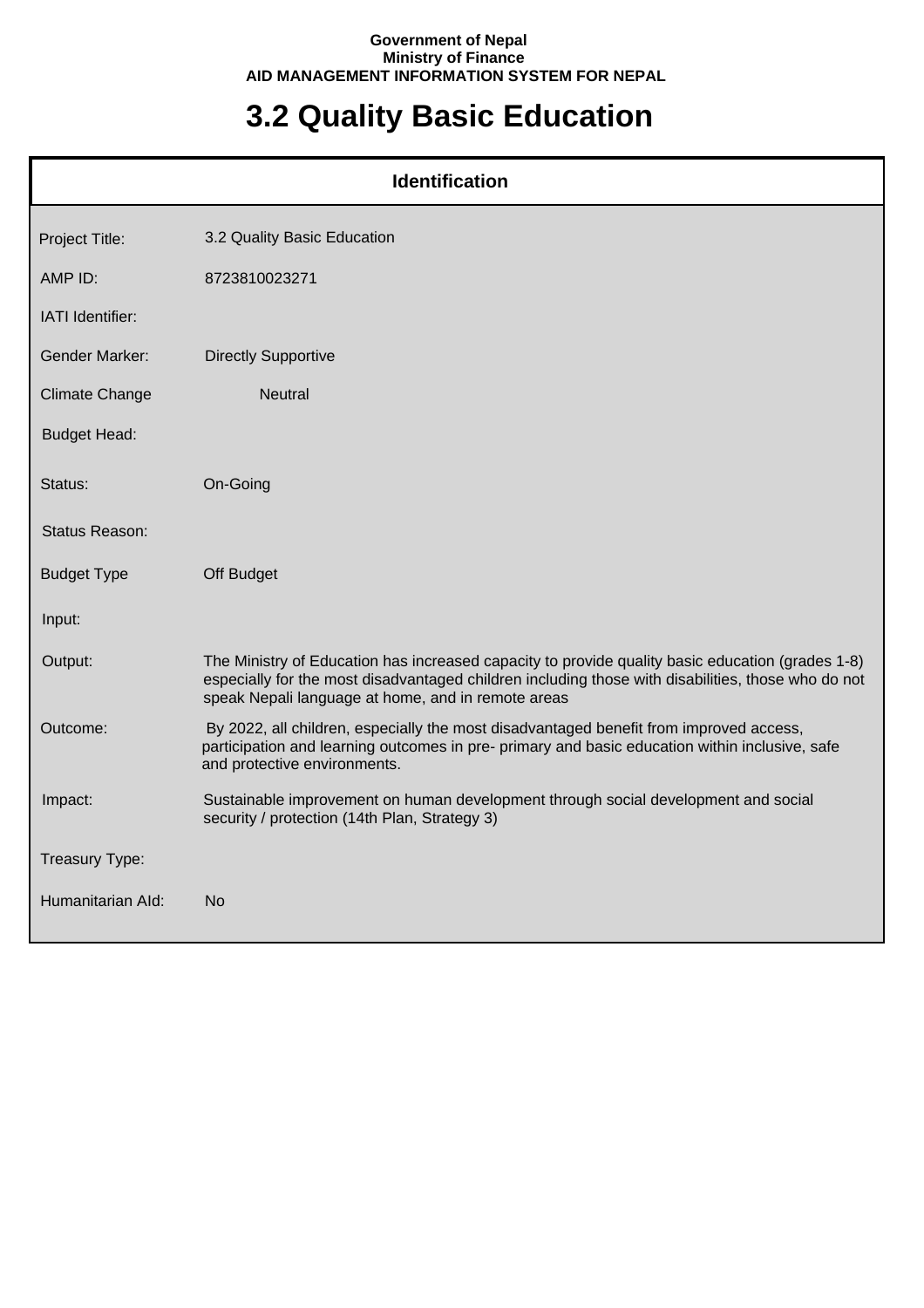| Location             |            |
|----------------------|------------|
| Location             | Percentage |
| Bajura (Martadi)     | 20.0%      |
| Mahottari (Jaleswor) | 20.0%      |
| Kalikot (Kalikot)    | 20.0%      |
| Mugu (Gamgadhi)      | 20.0%      |
| Achham (Mangalsen)   | 20.0%      |

| <b>National Plan</b>                                                            |            |
|---------------------------------------------------------------------------------|------------|
| Program                                                                         | Percentage |
| [ Education ] [ Social Development Policy ] [ National Development Plan (NDP) ] | 100.0%     |

| <b>Sector</b>                           |            |
|-----------------------------------------|------------|
| Sector                                  | Percentage |
| Nepal Sector Classification EDUCATION 0 | 100.0%     |

| <b>Implementing/Executing Agency</b> |        |  |
|--------------------------------------|--------|--|
| Donor                                |        |  |
| United Nations Children's Fund       | 0.0%   |  |
| <b>Responsible Organization</b>      |        |  |
| Ministry of Finance                  | 100.0% |  |
| <b>Executing Agency</b>              |        |  |
| United Nations Children's Fund       | 100.0% |  |
| <b>Implementing Agency</b>           |        |  |
| Ministry of Education                | 100.0% |  |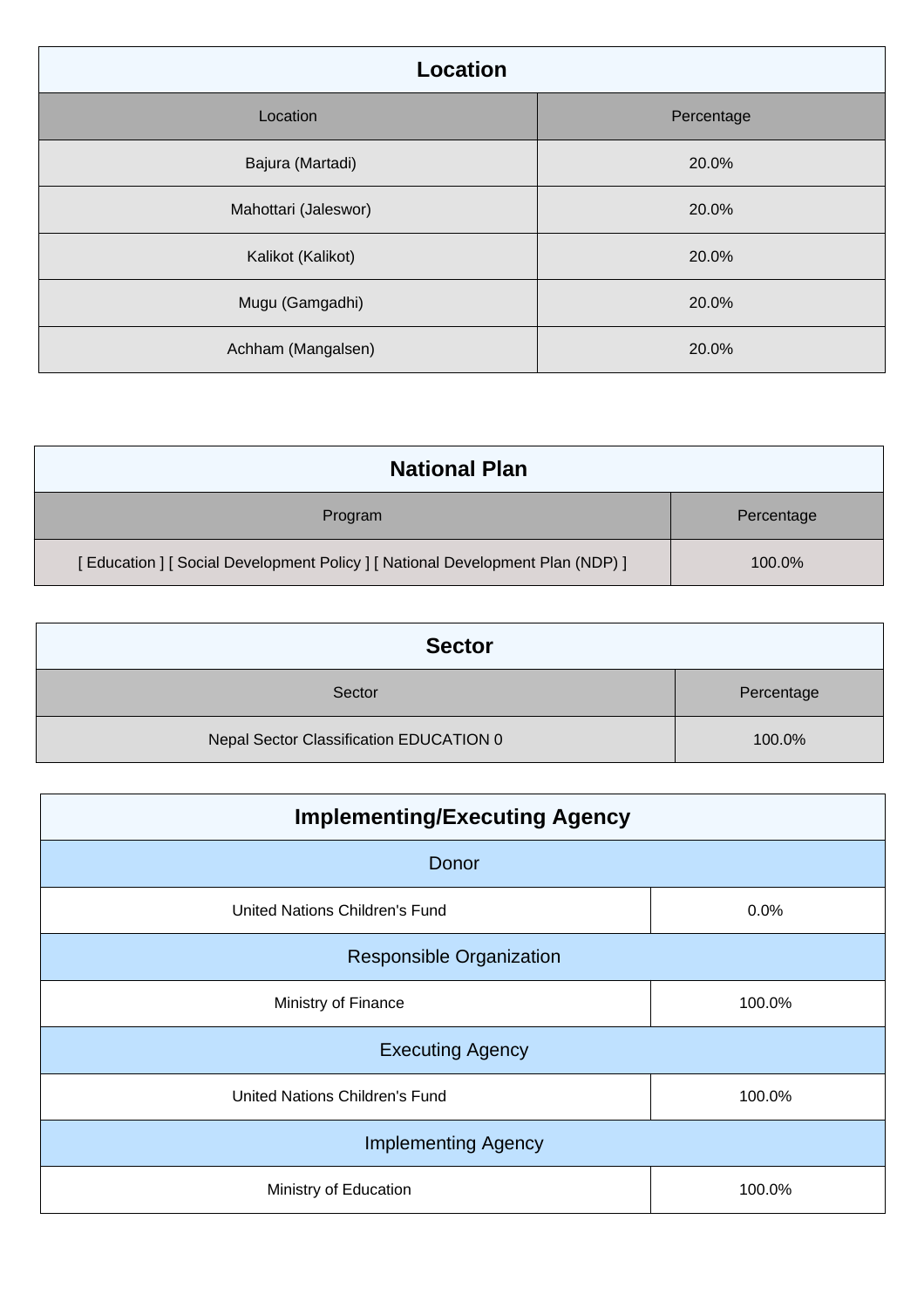| <b>Funding</b>      |                                                |                            |                                       |            |                     |
|---------------------|------------------------------------------------|----------------------------|---------------------------------------|------------|---------------------|
| Transaction<br>Date | Type of<br>Assistance                          | Mode of<br>Payment         | Post Earthquake<br>Assistance         | Commitment | <b>Disbursement</b> |
|                     |                                                |                            | <b>United Nations Children's Fund</b> |            |                     |
|                     |                                                |                            | <b>Actual</b>                         |            |                     |
| 1/1/2018            | Technical<br>Assistance<br>(Standalone)        | Cash                       | No                                    | 2,969,405  | Ю                   |
| 6/30/2019           | Technical<br>Assistance<br>(Standalone)        | Cash                       | No                                    | 0          | 1,315,811           |
| 6/30/2020           | Technical<br>Assistance<br>(Standalone)        | Cash                       | No                                    | O          | 419,909             |
| 6/30/2021           | Technical<br>Assistance<br>(Standalone)        | Cash                       | No                                    | O          | 939,301             |
| 1/1/2018            | <b>Technical</b><br>Assistance<br>(Standalone) | Commodity                  | No                                    | 12,830     | Ю                   |
| 6/30/2019           | Technical<br>Assistance<br>(Standalone)        | Commodity                  | No                                    | O          | 12,830              |
| 6/30/2020           | Technical<br>Assistance<br>(Standalone)        | Commodity                  | No                                    | 0          | 10,812              |
| 6/30/2021           | Technical<br>Assistance<br>(Standalone)        | Commodity                  | No                                    | 0          | 30,176              |
| 1/1/2018            | Technical<br>Assistance<br>(Standalone)        | <b>Direct Payment</b>      | No                                    | 117,764    | Ю                   |
| 6/30/2019           | Technical<br>Assistance<br>(Standalone)        | <b>Direct Payment</b>      | No                                    | 0          | 76,855              |
| 6/30/2021           | <b>Technical</b><br>Assistance<br>(Standalone) | <b>Direct Payment</b>      | No                                    | O          | 5,088               |
| <b>Total</b>        |                                                | 3,099,999                  | 2,810,782                             |            |                     |
|                     | Total (United Nations Children's Fund)         |                            |                                       | 3,099,999  | 2,810,782           |
|                     |                                                | <b>UNDISBURSED BALANCE</b> |                                       |            | 289,217             |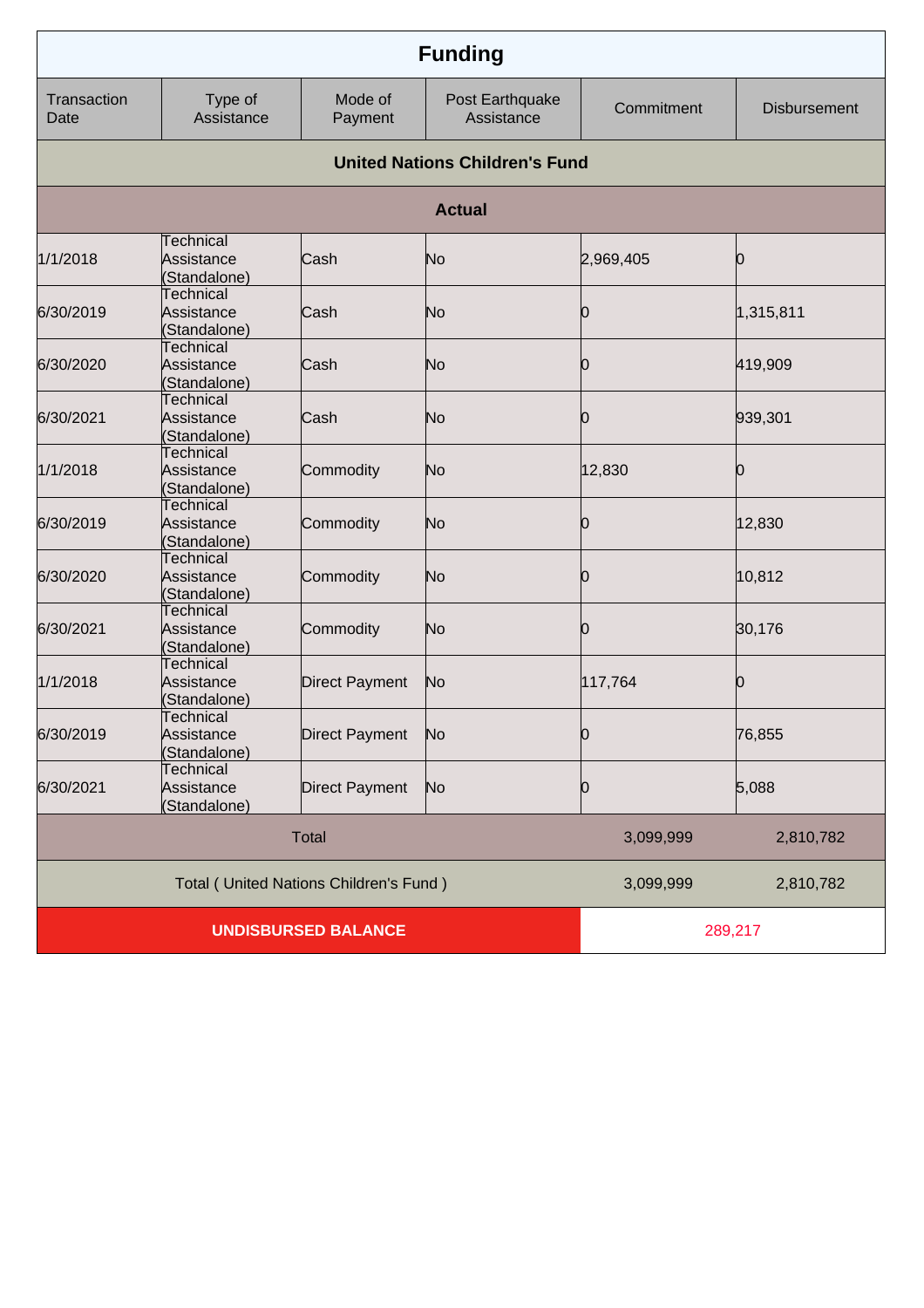## **Progress Achieved**

Progress Achieved:

Key Problems:

Steps Taken to Solve Problems:

|                                   | <b>Funding Information</b> |
|-----------------------------------|----------------------------|
| <b>Total Actual Commitment</b>    | 3,099,999                  |
| <b>Total Planned Commitment</b>   | $\mathbf 0$                |
| <b>Total Actual Disbursement</b>  | 2,810,782                  |
| <b>Total Planned Disbursement</b> | $\mathbf 0$                |
|                                   |                            |